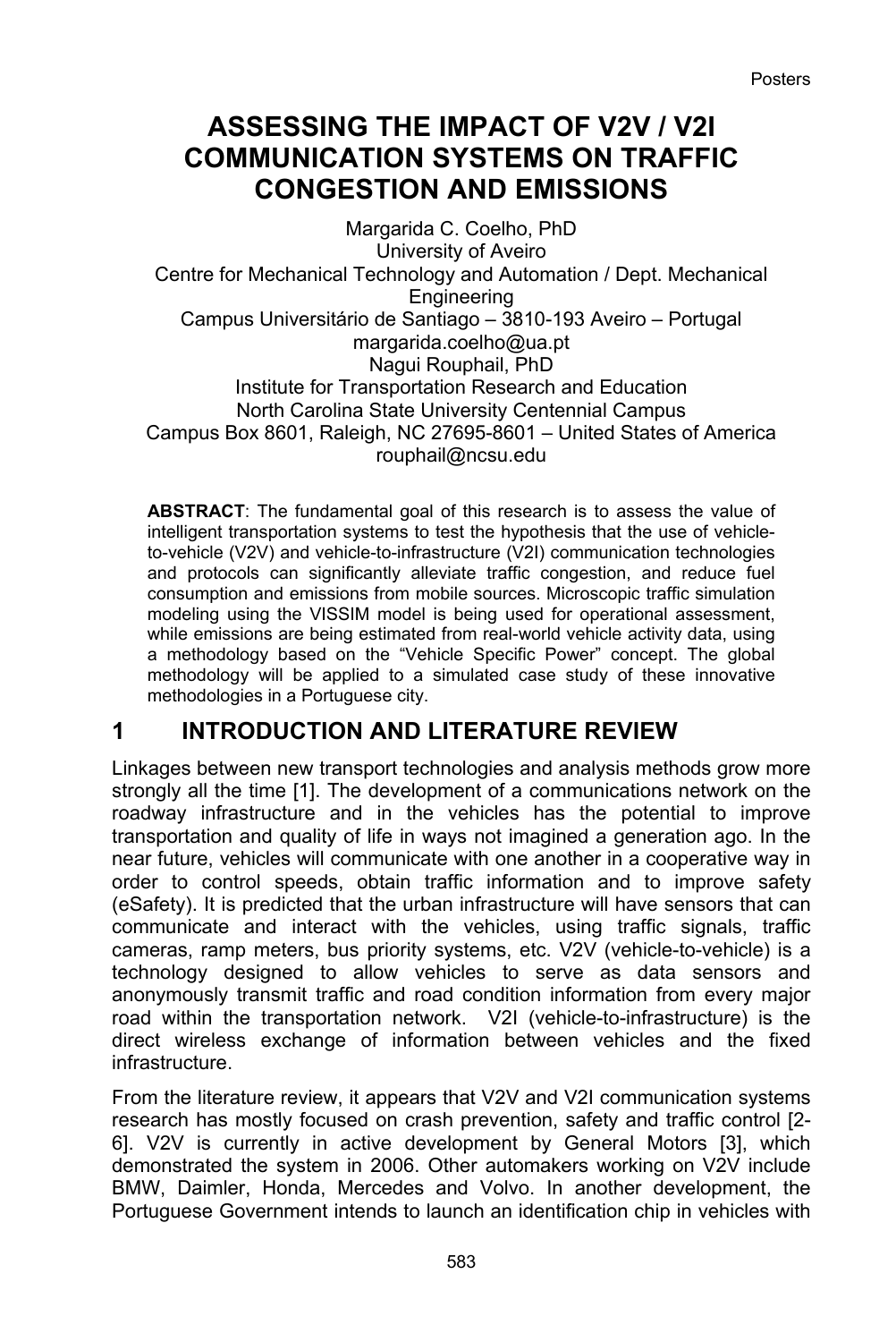information related to insurance and vehicle inspection status. It could be also used to pay tolls (green lane or virtual tolling). Portugal is the first country to create and test such an electronic identification system for vehicles. Nevertheless, there is no apparent application of the proposed technology in terms of communicating with other vehicles or receiving signals from the infrastructure or, moreover, give real-time information to the user about the vehicle performance / fuel use / emissions.

More specifically, Santa et al. [7] state that V2V communications are the main object of research nowadays, because V2I approximations are already being developed as commercial solutions. In [8] the reliability of inter-vehicle communication in a traffic stream was discussed and the information propagation in a traffic stream via inter-vehicle communication was analyzed. According to [9], V2V is assumed to have a beneficial impact on traffic efficiency and road safety. Furthermore, [10] and [11] studied the impacts on traffic flow and safety of V2X communication using a simulation approach. Kang et al. [12] reported on the direction of a ubiquitous transportation system (u-Transportation, based on the concept of ubiquitous computing technology, which is the latest emerging technology which enables human-computer interaction in everyday objects and activities) and were more focused on the description of traffic operation and management under u-Transportation. More recently, Rouphail and Hu [13] have assessed the impact and benefits of u-Transportation network using mesoscopic modeling, and plan to evaluate both operational and safety benefits of such a system for many types of road facilities, where the additional information could improve the human-based traffic performance. Mei et al. [14]

The authors were unable to locate any published research on the potential impact of vehicle communication technologies on energy use and pollutant emissions. The closest contribution was the work of Ericsson et al. [15] but that is not specifically focused on V2X technologies. The assessment of the impacts of short range communication technologies requires a micro or mesoscale approach; the macroscale approach may be too crude for this purpose. In particular, Vehicle Specific Power (VSP) is a methodology based in on-board emission measurements [16] and is a function of vehicle speed, road grade, and acceleration, all of which can be determined from simulated vehicle trajectories in a microscopic simulation model.

# **2 OBJECTIVES**

The fundamental goal of this research is to assess the value of new intelligent transportation system technologies in terms of their transportation impacts (such as traffic congestion and emissions) in order to test the hypothesis that the appropriate use of V2V and V2I communication technologies can positively influence the quality of urban travel, the quantity of fuel use and emissions from mobile sources.

Changes in personal travel may change the total quantity of emissions, as well as their spatial and temporal patterns. This research will help identify the contribution of these new technologies as fundamental determinants of travel behavior, vehicle activity and on-road emissions. Traffic modeling will be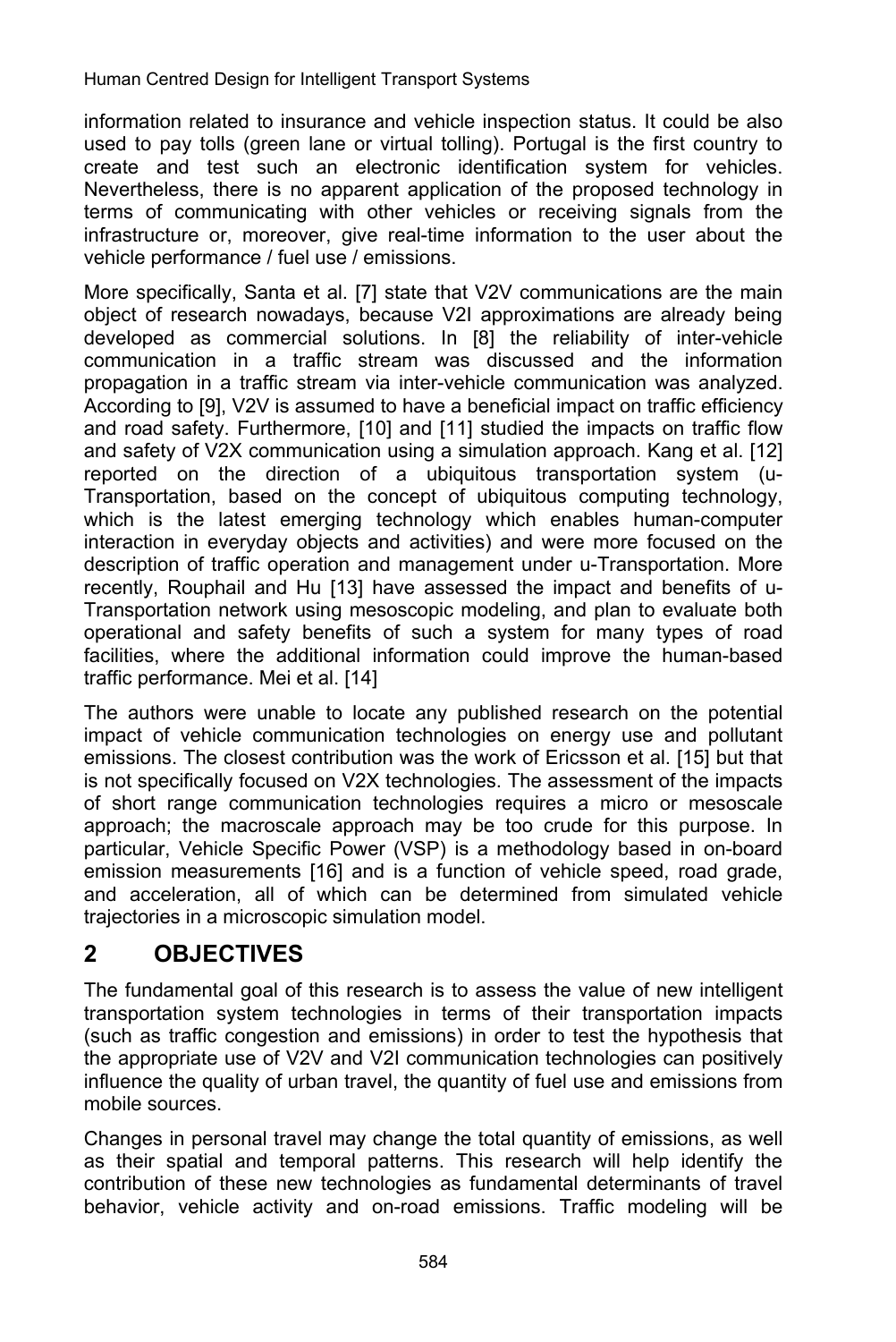developed, in order to characterize the effect of V2V and V2I information on driving pattern and route change. The modeling system will forecast energy and emissions under each scenario and quantify the uncertainty in the emissions estimates. The last step will be to compare scenarios and determine the statistical significance of the different levels of emissions.

#### **3 METHODOLOGY**

In order to achieve a successful implementation of V2V and V2I technologies, the analyses of the potentials impacts are very important. Since these represent new technologies that are yet to be implemented on a wide scale, their effects cannot be observed from empirical observations. Thus, the research approach will be developed through numerical modeling of traffic and communications networks. The steps of this research are shown on Figure 1.



**Fig.1. Flowchart of the research** 

The authors are in the process of developing a modeling framework comprising the following four modules: 1) simulation of V2V or V2I communication protocols; 2) drivers' response to the presence of V2V or V2I technology; 3) influence of the drivers' response on the individual vehicle motion; 4) traffic modeling and modal approach to estimating emissions based upon models derived from portable emissions monitoring systems (PEMS). Since there is not much experimental data, the main work will be done by computational modeling using API ("Application Programming Interface") together with VISSIM model in order to analyse modules 1 and 2. The third module can be experimentally validated with traffic flow data when applied to a specific case-study (in the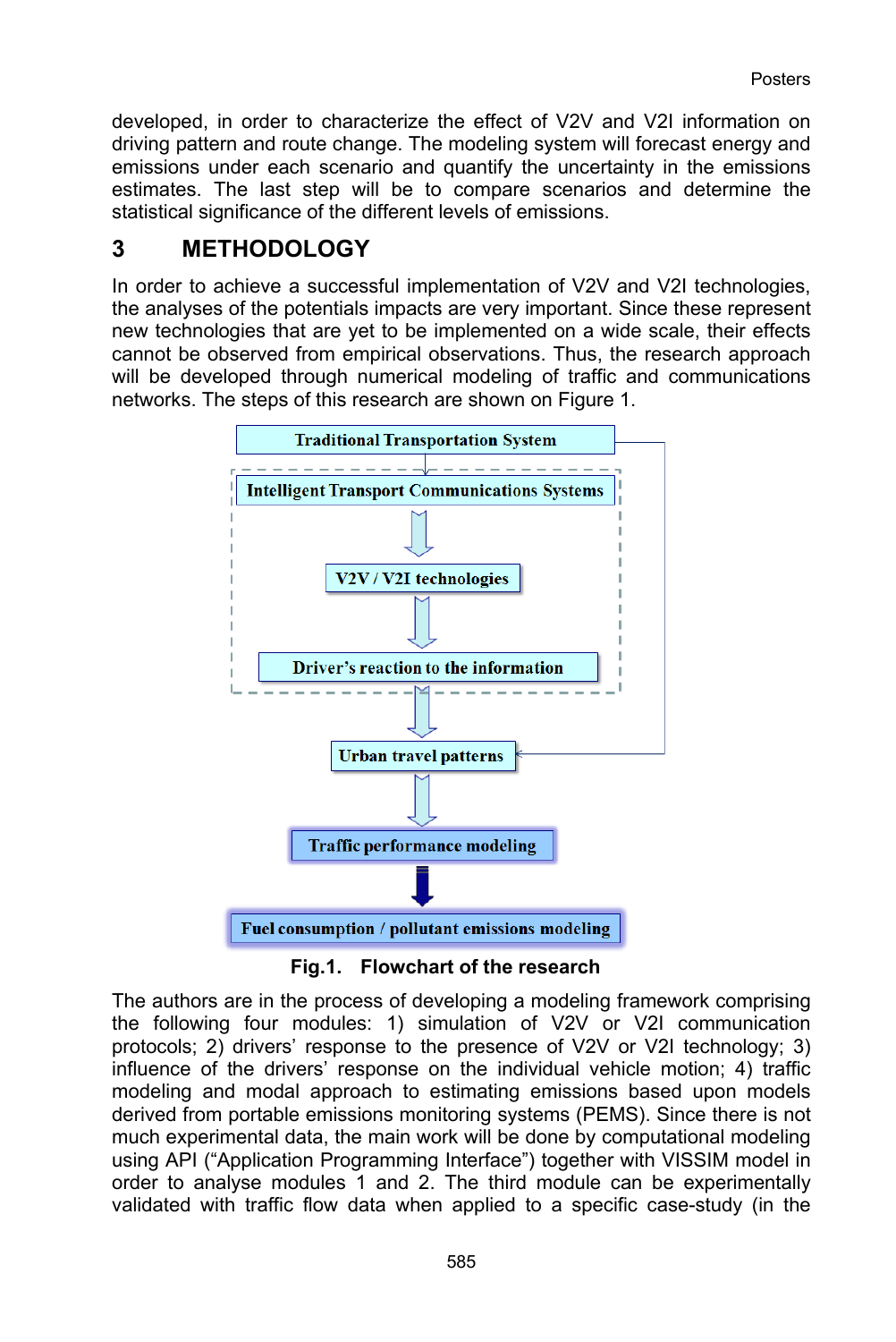Human Centred Design for Intelligent Transport Systems

regions of Aveiro and Porto). Finally, the fourth module will be supported by onboard measurements of vehicle dynamics (namely, speed, acceleration and terrain grade) and the emissions will be calculated using VSP methodology.

The modeling platform will be supported by the VISSIM model [17] for traffic simulation, and Vehicle Specific Power (VSP) methodology (for fuel use and emissions estimation, using speed profiles). VISSIM is a microscopic multimodal traffic flow model. "Microscopic simulation" means that each entity (for example, a vehicle) is simulated individually, which means that it is represented by a corresponding entity in the simulation, thereby considering all its relevant properties. The same holds for the interactions between the entities. VISSIM has the ability to simulate multiple vehicle classes (light duty vehicles, public transport, cyclists, pedestrians) and all these types can interact mutually. In addition, external programming can be performed through an external controller DLL and a specific GUI DLL (in C or C++ programming language), which are required to be accessed by VISSIM. The "Application Programming Interface" (API) functions are powerful tools that will be used to interact with VISSIM environment and implement V2I and V2V protocols [17].

Traffic modelling results are, then, integrated with fuel consumption / emissions modeling. Several modeling approaches to calculate fuel consumption / emissions are based only on average speed, and do not account the various levels of accelerations (namely to take into account the mode where the highest emission rates occur) or the roadway infrastructure effects on power demand. To overcome these limitations, the methodology is based on a vehicle-specific power term (VSP). This parameter is highly correlated with emissions. Secondby-second VSP values for a generic light duty vehicle is expressed as follows:

 $VSP = v \times [1.1a + 9.81 \times (\sin(\text{atan}(\phi)))) + 0.132] + 0.000302v3$ 

where:  $VSP =$  vehicle specific power (kW/ton);  $v =$  instantaneous vehicle speed (m/s); instantaneous acceleration / deceleration rate;  $\phi$  = road grade (dimensionless fraction) [16, 18-20]. This method already takes into account parameters related with the kinetic energy, road grade, drag force and rolling resistance.

It has been shown elsewhere [16, 18, 19] that it is possible to discretize the VSP bins computed in the previous equation in a limited number of "bins", each one of them having an average emission factor (for a vehicle with a certain age, range of engine sizes), which is different from all other bins. The emission factors obtained for different types of vehicles can be found elsewhere [16, 18- 21].

After completing the review of technical literature, the specification of the integrated methodology was developed. The modeling algorithm of the communications system is under development, in order to be implemented and tested in the later phases of the research. In terms of simulation methodology, the traffic model VISSIM [17] is being interfaced with a communications simulation module, in order to simulate several scenarios analyzing the impacts on traffic congestion relief, fuel use and emissions. Subsequently a calibration of the traffic performance should be performed, using real-world data for the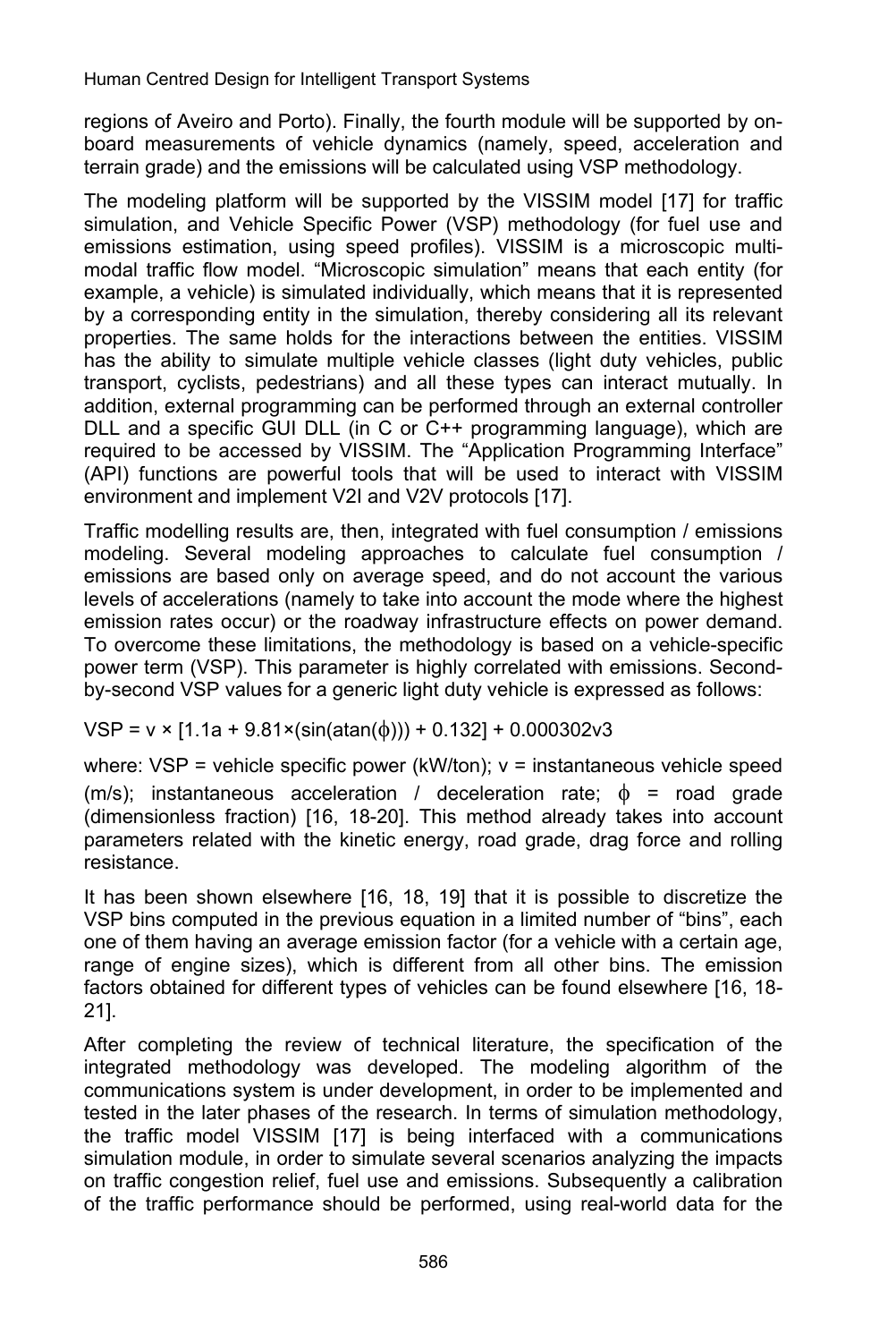baseline (i.e. no communications) case, and taking into account scenarios on market penetration. Then, the different models can be integrated and tested.

In VISSIM modeling interface, the objective is to alert the drivers to take divert from their current (fixed) route and onto an alternate (also fixed route) in response to a certain incident. The authors will use "dynamic route assignement", in which the current and alternate routes, different classes of vehicles, and a condition that tells some or all drivers to change routing assignment are given.

Finally, the estimation of mobile source emissions will be carried out on the basis of two principal inputs. The first set of inputs is represented by the outputs from the multimodal travel demand models, which will produce aggregate estimates of modal link trips and their corresponding modal speeds on the transportation network. The second set of inputs is an activity knowledge base that will integrate the facility-specific driving cycles, vehicle technology and congestion levels. These set of inputs will be based on PEMS previously collected and on VSP methodology [16]. By integrating data from travel demand model forecasts, along with the emissions activity knowledge base, a series of time profiles of driving modes can be developed. The time-weighting assigned to each driving mode will be multiplied by modal emission factors to arrive at an estimate of total emissions for a given vehicle operating on a particular facility. Then, scenario-specific emission estimates will be generated. In addition, uncertainty in emissions data and estimates will be quantified using statistical methods. After the emissions module has been run for each scenario, emissions forecasts and their uncertainty will be produced.

#### **4 CONCLUSIONS**

This paper summarizes on-going research, included in a R&D Project between the Centre for Mechanical technology of the University of Aveiro, in Portugal, and the Institute for Transportation Research and Education, in USA. There are two specific innovations in this research: first, the calculations of fuel consumption and emissions savings due to the existence of V2V and V2I. The authors found that previous research is much more focused on safety and traffic congestion only. Finally, another innovation will be the application of this research to urban buses, since the authors did not find any V2V and V2I application and impacts modeling.

With this integrated modelling platform, multiple scenarios can be explored in order to assess the effectiveness of V2V and V2I technology use as a means for improving traffic congestion relief, reducing emissions from on-road mobile sources, and targeting investments in transportation infrastructure to areas that might influence changes in the fuel consumption and amount of pollutant emissions. Many different entities, such as transit agencies, the Portuguese Transportation and Mobility Institute or Public Municipalities will have interest in using this type of methodology to address some of their problems, in terms of traffic congestion relief and, consequently, lower fuel consumption.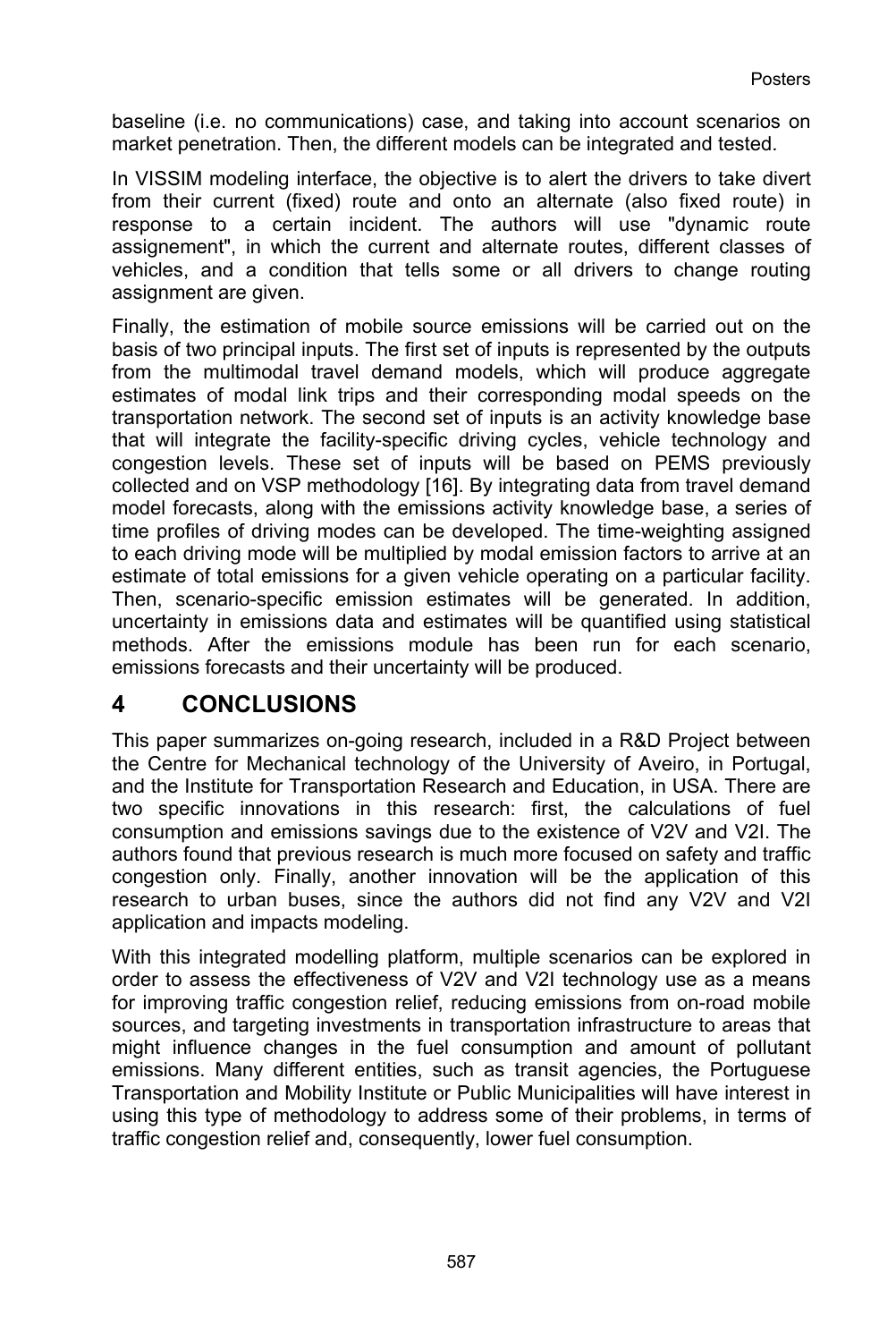Human Centred Design for Intelligent Transport Systems

# **5 ACKNOWLEDGMENTS**

The authors acknowledge the support of the Portuguese Science and Technology Foundation (SFRH/BPD/21317/2005), Luso-American Foundation (Project 02-03/2008, within the Program FLAD/NSF – "Portugal-USA: Networks and Partnerships for Research") and the US National Science Foundation (Grant CBET-0756263). The collaboration between the authors of this paper was under the auspices of the Luso-American Transportation Impacts Study Group (LATIS-G).

## **6 REFERENCES**

- 1. Taylor, M.A.P.: Intelligent transport systems: emerging technologies and methods in transportation and traffic. Transp. Res. Pt. C-Emerg. Technol. 12, 167169, 2004
- 2. Diwan, S., Chiara, B.D., Deflorio, F.: Effect of Vehicle to Vehicle and Vehicle to Infrastructure Communication Systems on Transportation Safety. In: 9th International Conference "Applications of Advanced Technology in Transportation", Chicago, 2006
- 3. Marshall, A.: V2V: GM Technology Can Prevent Accidents. GM Europe, 2006
- 4. Guo, M., Ammar, M.H., Zegura, E.W.: V3: A vehicle-to-vehicle live video streaming architecture. Pervasive and Mobile Computing 1, 404–424, 2005
- 5. REPOSIT Relative POSitioning for collision avoidance systems. http://www.ist-reposit.org
- 6. Park, B.: Development and Applications of the Vehicle Infrastructure Integration Simulation Testbed. In: "Traffic Simulation Workshop 2008", Graz, 2008
- 7. Santa, J., Gómez-Skarmeta, A.F., Sánchez-Artigas, M.: Architecture and evaluation of a unified V2V and V2I communication system based on cellular networks. Computer Communications 31(12), 28502861, 2008
- 8. Jin, W.-L., Recker, W.W.: Instantaneous information propagation in a traffic stream through inter-vehicle communication. Transp. Res. Pt. B-Methodol. 40, 230–250, 2006
- 9. Killat, M., Schmidt-Eisenlohr, F., Hartenstein, H., Rössel, C., Vortisch, P., Assenmacher, S., Busch, F.: Enabling Efficient and Accurate Large-Scale Simulations of VANETs for Vehicular Traffic Management. In: 4th ACM international workshop on Vehicular ad hoc networks, Montreal, 2007
- 10. Assenmacher, S.: Simulating the impact of C2X by VISSIM & VCom. COMeSafety (communications for eSafety) Project. http://www.comesafety.org
- 11. Assenmacher, S., Fiedler, I.: Car2x Challenges and Chances for Traffic Efficiency and Safety. In: Car2x Communication - opportunities and challenges, Stuttgart, 2007